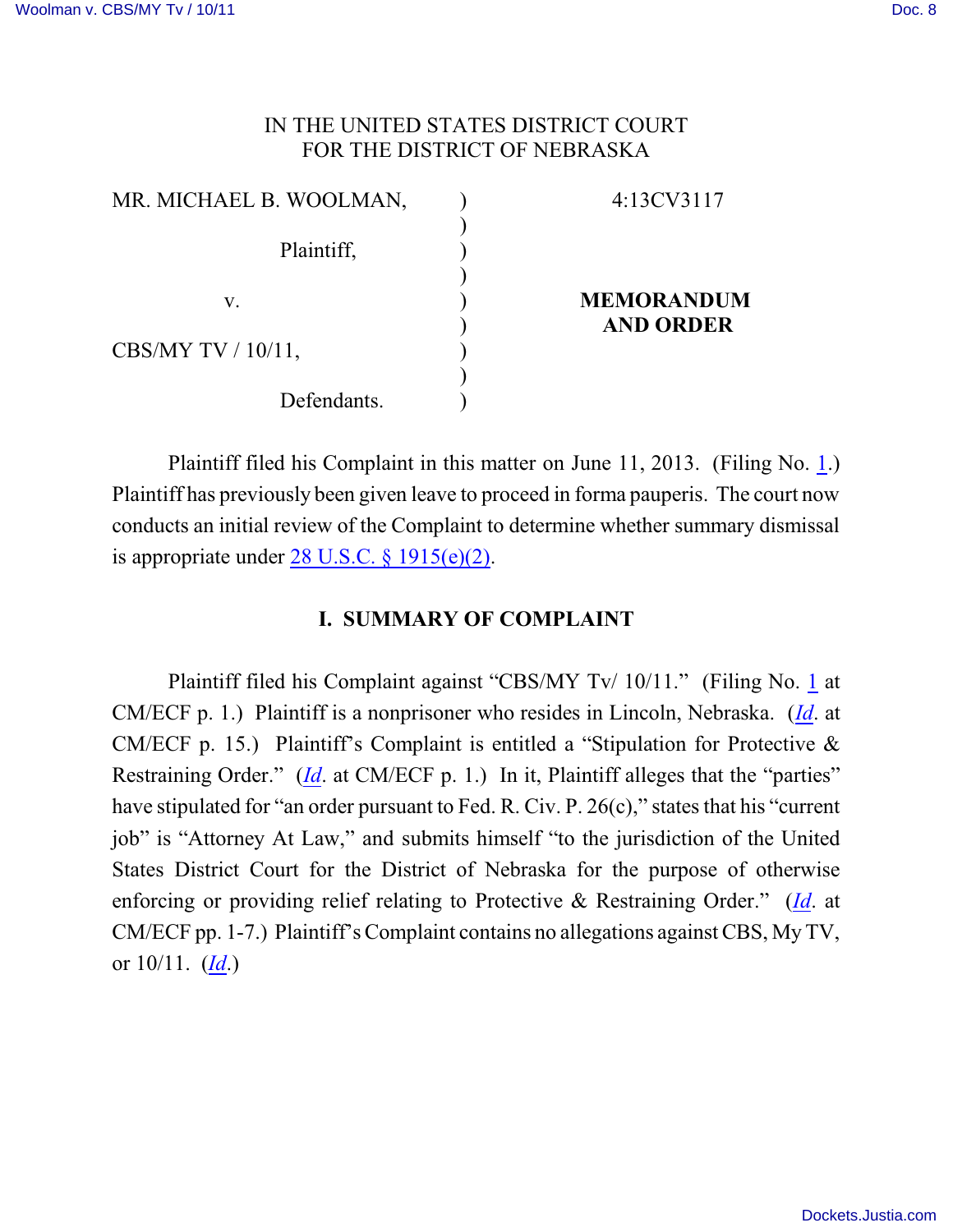#### **II. APPLICABLE LEGAL STANDARDS ON INITIAL REVIEW**

The court is required to review in forma pauperis complaints to determine whether summary dismissal is appropriate. *See* [28 U.S.C. § 1915\(e\)](http://www.westlaw.com/find/default.wl?rs=CLWP3.0&vr=2.0&cite=28+USCA+ss+1915%28e%29). The court must dismiss a complaint or any portion thereof that states a frivolous or malicious claim, that fails to state a claim upon which relief may be granted, or that seeks monetary relief from a defendant who is immune from such relief.  $28 \text{ U.S.C.} \S 1915(e)(2)(B)$ .

A pro se plaintiff must set forth enough factual allegations to "nudge[] their claims across the line from conceivable to plausible," or "their complaint must be dismissed" for failing to state a claim upon which relief can be granted. *[Bell Atlantic](http://web2.westlaw.com/find/default.wl?fn=_top&rs=WLW9.08&rp=%2ffind%2fdefault.wl&ifm=NotSet&vr=2.0&sv=Split&cite=550+us+569) Corp. v. Twombly*, [550 U.S. 544, 569-70 \(2007\)](http://web2.westlaw.com/find/default.wl?fn=_top&rs=WLW9.08&rp=%2ffind%2fdefault.wl&ifm=NotSet&vr=2.0&sv=Split&cite=550+us+569); *see also [Ashcroft v. Iqbal](http://web2.westlaw.com/find/default.wl?rs=WLW9.10&ifm=NotSet&fn=_top&sv=Split&cite=129+s+ct+1950&vr=2.0&rp=%2ffind%2fdefault.wl&pbc=074303F9)*, 129 S. Ct. [1937, 1950 \(2009\)](http://web2.westlaw.com/find/default.wl?rs=WLW9.10&ifm=NotSet&fn=_top&sv=Split&cite=129+s+ct+1950&vr=2.0&rp=%2ffind%2fdefault.wl&pbc=074303F9) ("A claim has facial plausibility when the plaintiff pleads factual content that allows the court to draw the reasonable inference that the defendant is liable for the misconduct alleged."). Regardless of whether a plaintiff is represented or is appearing pro se, the plaintiff's complaint must allege specific facts sufficient to state a claim. *See Martin v. Sargent*[, 780 F.2d 1334, 1337 \(8th Cir. 1985\)](http://www.westlaw.com/find/default.wl?rs=CLWP3.0&vr=2.0&cite=780+F.2d+1334). However, a pro se plaintiff's allegations must be construed liberally. *Burke [v. North Dakota](http://www.westlaw.com/find/default.wl?rs=CLWP3.0&vr=2.0&cite=294+F.3d+1043) Dep't of Corr. & Rehab.*[, 294 F.3d 1043, 1043-44 \(8th Cir. 2002\)](http://www.westlaw.com/find/default.wl?rs=CLWP3.0&vr=2.0&cite=294+F.3d+1043) (citations omitted).

#### **III. DISCUSSION OF CLAIMS**

Federal Rule of Civil Procedure 8 requires that pleadings contain "short and plain statement[s]" of the grounds for the court's jurisdiction and of the claim showing that the Plaintiff is entitled to relief. Fed. R. [Civ. P. 8](http://web2.westlaw.com/find/default.wl?cite=Fed.+R.+Civ.+P.+8&rs=WLW13.01&vr=2.0&rp=%2ffind%2fdefault.wl&sv=Split&fn=_top&mt=Westlaw). Even when liberally construed, Plaintiff's Complaint raises no claims, and makes no allegations, against Defendants in this matter. (Filing No. [1](http://ecf.ned.uscourts.gov/doc1/11302803841).) Thus, Plaintiff's Complaint fails to state a claim upon which relief may be granted.

However, on the court's own motion, Plaintiff shall have until August 23, 2013, to file an amended complaint that sufficiently describes his claims against Defendants.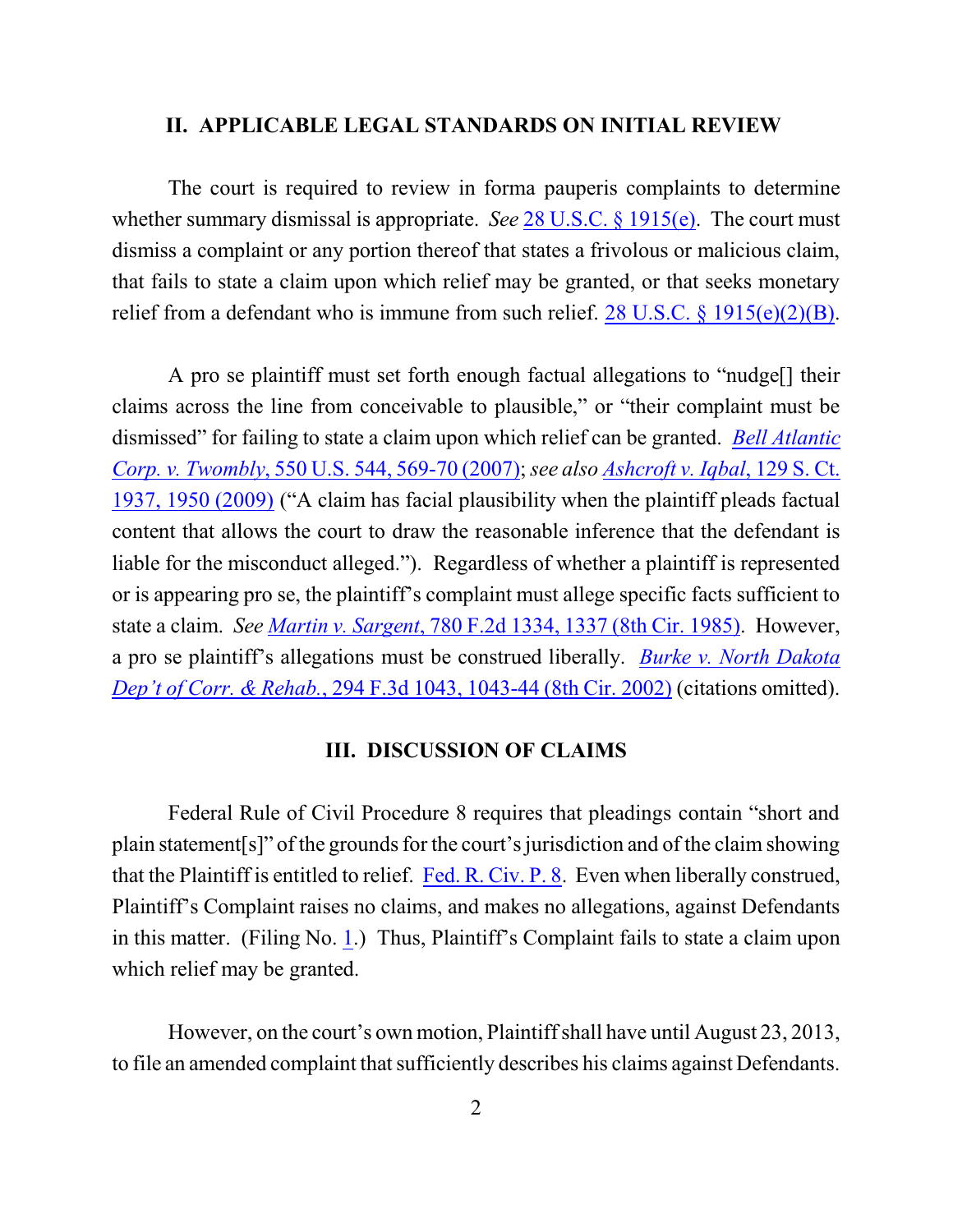Plaintiff should be mindful to explain what each Defendant did to him, when the Defendant did it, how the Defendant's action harmed him, and what specific legal right Plaintiff believes the Defendants violated. If Plaintiff elects to file an amended complaint, it shall restate the allegations in his current Complaint (filing no. [1](http://ecf.ned.uscourts.gov/doc1/11302803841)), and any new allegations. Failure to consolidate all claims into one document will result in the abandonment of claims. If Plaintiff fails to file an amended complaint in accordance with this Memorandum and Order, Plaintiff's claims against Defendants will be dismissed without prejudice without further notice.

### **IV. MOTION/APPLICATION FOR EXTENSION OF TIME**

Also pending is Plaintiff's Motion/Application for Extension of Time. (Filing No. [6](http://ecf.ned.uscourts.gov/doc1/11302825417).) Plaintiff purports to bring his motion pursuant to the "Extension Act: 46 U.S.C.A. 740." (Filing No. [6](http://ecf.ned.uscourts.gov/doc1/11302825417).) Liberally construed, he brings his motion pursuant to [46 U.S.C. § 30101](http://web2.westlaw.com/find/default.wl?cite=46+App.+U.S.C.+s.+740&rs=WLW13.04&vr=2.0&rp=%2ffind%2fdefault.wl&sv=Split&fn=_top&mt=Westlaw), which is a shipping statute regarding the extension of admiralty and maritime jurisdiction to cases of injury or damage. [46 U.S.C. § 30101](http://web2.westlaw.com/find/default.wl?cite=46+App.+U.S.C.+s.+740&rs=WLW13.04&vr=2.0&rp=%2ffind%2fdefault.wl&sv=Split&fn=_top&mt=Westlaw) (formerly cited as 46 App. U.S.C.A. § 740). Because Plaintiff's motion requests no relief and is nonsensical, it is denied.

#### IT IS THEREFORE ORDERED that:

1. Plaintiff shall have until August 23, 2013, to amend his Complaint and clearly state a claim upon which relief may be granted against Defendants in accordance with this Memorandum and Order. If Plaintiff fails to file an amended complaint, Plaintiff's claims against Defendants will be dismissed without further notice.

2. In the event that Plaintiff files an amended complaint, Plaintiff shall restate the allegations of the current Complaint (filing no. [1](http://ecf.ned.uscourts.gov/doc1/11302803766)) and any new allegations. Failure to consolidate all claims into one document may result in the abandonment of claims.